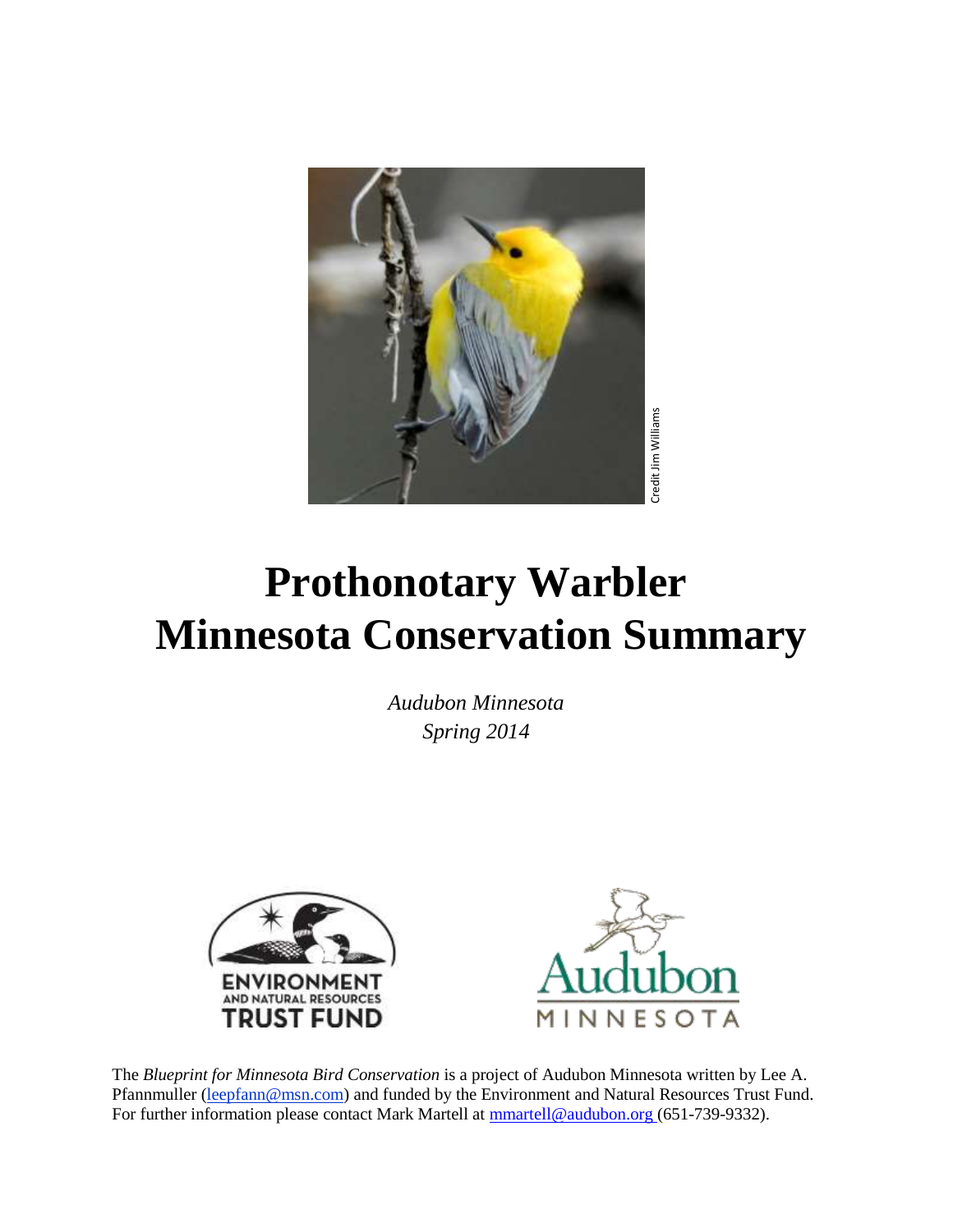# **Prothonotary Warbler**

Priority for Minnesota's Bird Conservation Plan:

Prairie Hardwood Transition: Moderate Level Priority

Other Status Classifications:

- Minnesota Species in Greatest Conservation Need
- On Audubon Minnesota's Action List
- On National Audubon Society's Yellow Watch List (2007)
- USFWS Focal Species (2005)
- USFWS Bird of Conservation Concern in BCR22 and Nationally (2008)
- On National Audubon's List of Species that have declined by 45% or more since 1966 (the Prothonotary Warbler has declined by 45%)
- A Focal Species for the Upper Mississippi River/Great Lakes Joint Venture Region
- Identified by Partners in Flight (PIF) as a Species of Continental Concern (moderately abundant or widespread with declines or high threats; Population Trend: 4); Action: Management
- PIF BCR22: Continental Concern and Regional Concern Species: Action is Management

# Population Information:

- U.S. and Canada population estimate: 1,800,000 (U.S. PIF Plan)
- Continental Population Objective: Increase 50%
- Minnesota Population Estimate: Unknown

# Minnesota BBS Data:

- Not adequately monitored by the Federal Breeding Bird Survey in Minnesota
- Minnesota does not include one of the species centers of highest abundance
- 3.37% of the species' North American breeding range occurs in Minnesota.

# Minnesota Residency:

- Breeds primarily in southeastern and east-central Minnesota
- The Prothonotary Warbler is a rare summer resident in southeast and southcentral Minnesota. It occurs primarily in bottomland forests along the Mississippi, Rum, Minnesota, and St. Croix Rivers (NRRI species account)
- Roberts (1932) suggested that the species gradually moved north to Minnesota by following the Mississippi River valley (NRRI species account).

# Habitat Requirements: Floodplain Forest

Key features: water near wooded area w/suitable cavity nest sites. Nest is over or near large bodies of standing or slow-moving water, including seasonally flooded bottomland hardwood forest; other important features: flat terrain, shaded forest habitats w/sparse understory; area sensitive, avoiding forests <100 ha in area & avoiding waterways with wooded borders <30 m wide (Birds of North America)

# *From the Wisconsin Bird Conservation Initiative (WBCI) Species Profile*:

The Prothonotary Warbler breeds in moist bottomland forests that are seasonally flooded or permanent wetlands. Along the Mississippi River in Wisconsin, Prothonotary Warbler breeding habitat contains a variety of overstory trees, including eastern cottonwood, black willow, silver maple, green ash, and river birch. Dominant understory plants include woodbine, wood-nettle, jewelweed, violet, and poison ivy (Flaspohler 2006), dead trees with suitable cavities for nests, flat terrain, and sparse understory (Petit 1999). Prothonotary Warblers also prefer large forest tracts. Sallabanks et al. (2000) documented a positive correlation between Prothonotary Warbler abundance and swamp forest patch size.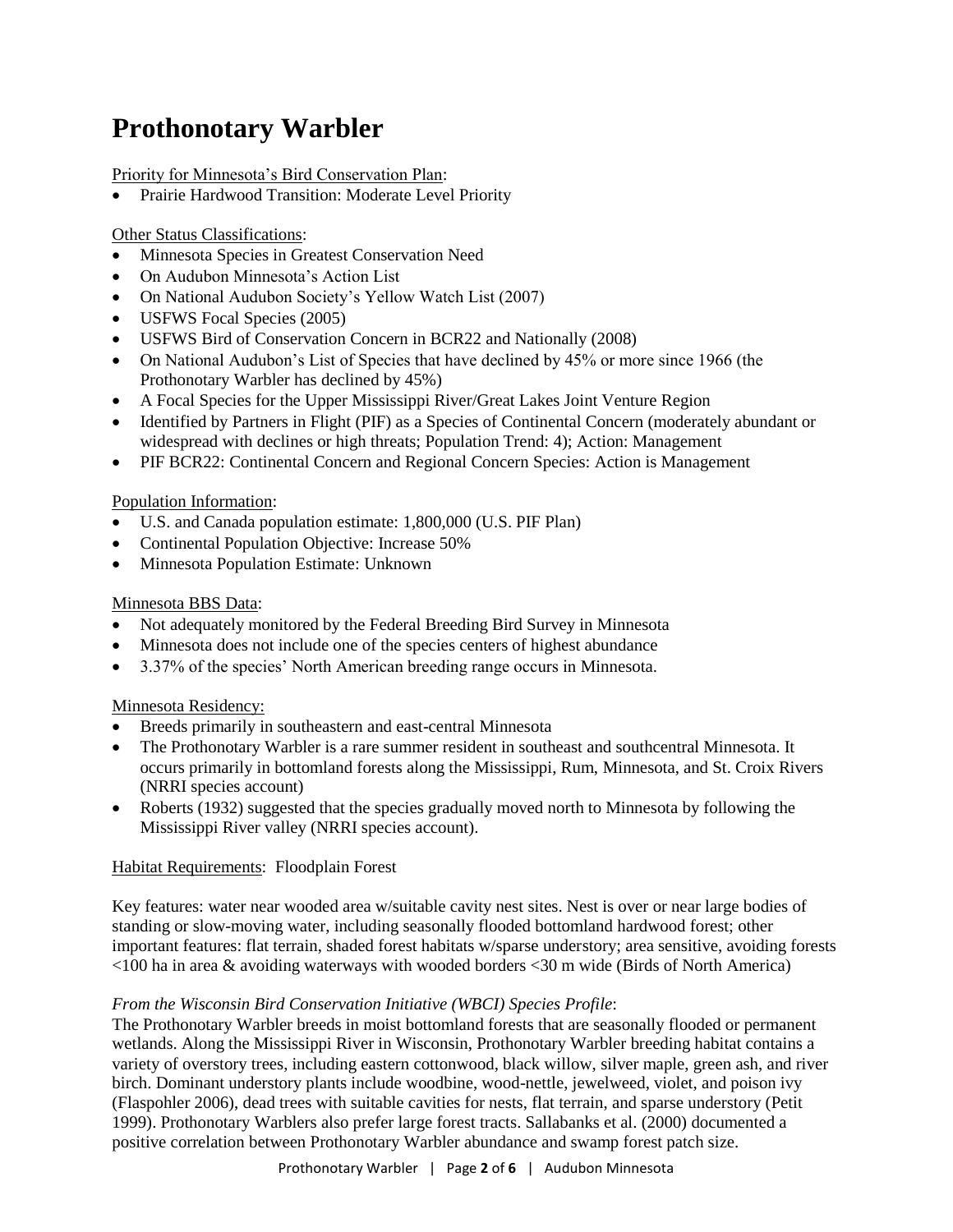The Prothonotary Warbler is the only eastern warbler that nests in tree cavities. It uses either natural or woodpecker-excavated cavities in dead snags or limbs of live trees, as well as nest boxes (Petit 1999). Trees with nest cavities average 15 to 20 cm in diameter at breast height (Kahl et al. 1985, Blem and Blem 1991). Average nest height is 2 m above the ground or water surface. Nests usually are placed over water, either slow-moving or still (Petit 1999).

#### *From NRRI Species Account*:

- Walkinshaw (1953) found all territories within the immediate vicinity of well-shaded water.
- 50% of cavities used in Michigan were excavated by Downy Woodpeckers
- The species competes for nest cavities with Tree Swallows and House Wrens. However, because it arrives later in the breeding season than these two species, suitable nest sites are often occupied.
- The species is classified as a riparian species, cavity nester, forest interior species and a species that requires mature forests.
- The species will accept nest boxes.

#### *From UMVGL Joint Venture Landbird Species Profile*:

- Breeds exclusively in forested wetlands with standing water, including bald cypress swamps, floodplain forests, backwaters of rivers, and wooded margins of lakes and reservoirs.
- Other habitat features include low elevation, little topographic relief, sparse understory and ground cover, and 50-75% canopy cover with a height of 12-40 m.
- The species generally has a narrow (<50m wide) linear distribution along wooded river corridors.
- Appears to be area-sensitive, being largely absent from forests  $< 100$  ha and avoiding  $(< 30$  m wide) forest strips along waterways.

#### Migration: Neotropical

Area Sensitivity: Considered to demonstrate "Medium Sensitivity" to forest area

#### Climate Change Vulnerability: Medium (2); models predict no change in distribution or abundance in Minnesota

#### Threats/Issues:

#### *From BNA Species Profile:*

- Primary negative impact of silviculture is removal of decayed trees that could provide nest sites, and alteration of hydrological regime, causing drying of seasonally flooded areas.
- Channeling of streams to control flooding also lower habitat quality.

# *From WBCI Specie Profile*:

- Loss of habitat
- Invasive plant species, particularly reed canary grass, may impede regeneration in floodplain forests.
- Stream channeling, flood control, and logging practices can reduce habitat suitability and availability
- Brown-headed Cowbird parasitism also is a concern. Brood parasitism rates for Prothonotary Warblers are higher than for any other cavity-nesting species.
- The House Wren is considered a major competitor, causing approximately 33% of mortality to eggs and young in Michigan.

# *From UMVGL JV Species Profile:*

- Loss and degradation of forested wetlands through logging and conversion to other uses.
- Predation, competition, and loss of nest sites due to flooding.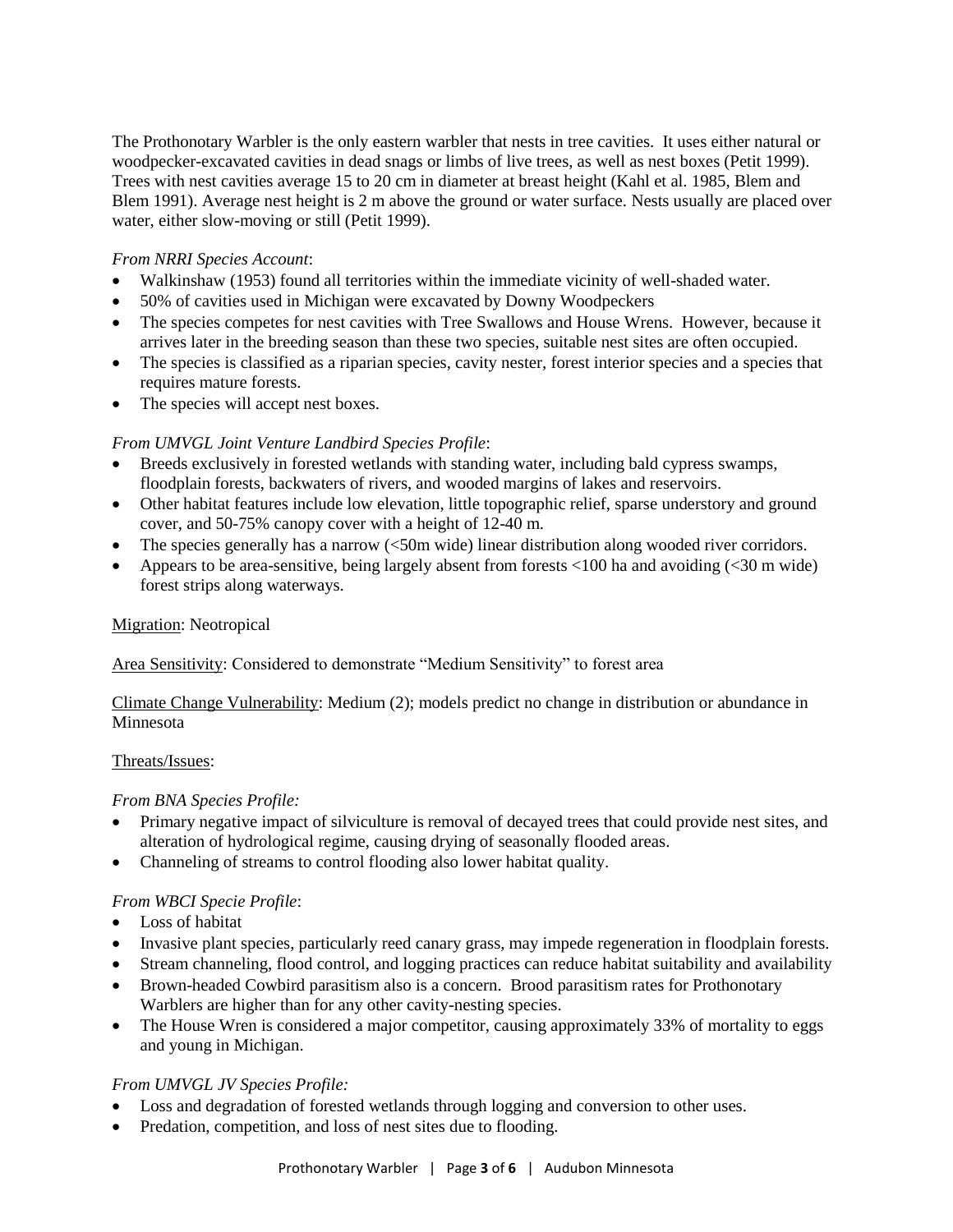• Frequency of nest parasitism by Brown-headed Cowbirds is reported to be 11-27%

**OVERALL MINNESOTA GOAL: The primary goal is to insure that Prothonotary Warblers remain a vital component of Minnesota's avifauna by insuring large tracts of floodplain forest are protected and restored in southeastern and east-central Minnesota. Eliminating the current population deficit in the Upper Mississippi Valley/Great Lakes Joint Venture region requires a 50% population increase or an average annual increase of 3% over a 15 year period.**

# **BEST MANAGEMENT PRACTICES**

#### *From WBCI Species Profile*:

- Management efforts should focus on maintaining large blocks of floodplain forests, particularly along the Mississippi, Rock, Wisconsin, lower Wolf and Yellow Rivers.
- Management practices that retain trees with nest cavities and/or retain snags and stumps in floodplain forests would likely benefit this species.
- Nest box programs in fragmented or degraded riparian areas may provide alternative nesting substrates.

#### *From NRRI Species Profile:*

- Populations may be limited by forest size (Galli et al 1976). Robbins (1979, 1980) estimated the minimum area required to sustain a viable breeding population at 250 acres.
- Whitcomb et al. (1981) found Prothonotary Warblers only in extensive forests; those larger than 200 acres.
- This species may be affected by forest management practices that remove trees with available cavities (Bushman and Therres 1988).
- Old-growth stands would most likely benefit this species because older trees are more likely to develop cavities (Conner and Adkisson 1977, Evans and Conner 1979).
- Timber harvest practices that leave snags or decaying trees in suitable habitats will be beneficial to the species. In addition, Bushman and Therres (1988) suggest leaving buffer strips in riparian habitats of at least 100 m on each side of streams.

#### *From UMVGL JV Species Profile:*

- Buffers of approximately 90 m (300 feet) wide around each side of the stream are recommended; territories might, on average, have 120 m of frontage along a river.
- In Iowa, nesting success was 82% in relatively large ( $>84$  ha) unfragmented forest compared to  $< 50\%$ in a relatively smaller, fragmented forest corridor (Brush 1994).

# **MONITORING RECOMENDATIONS**

The Breeding Bird Survey is inadequate, particularly in the northern Mississippi River floodplain forests, because the survey routes under-sample floodplain forest and forested wetlands.

# **CONSERVATION ACTIONS**

Identify and target high priority landscapes and habitats for conservation action

**Action**: Identify Important Bird Areas that are a priority for this species in Minnesota

# **Upper Mississippi Valley/Great Lakes Joint Venture**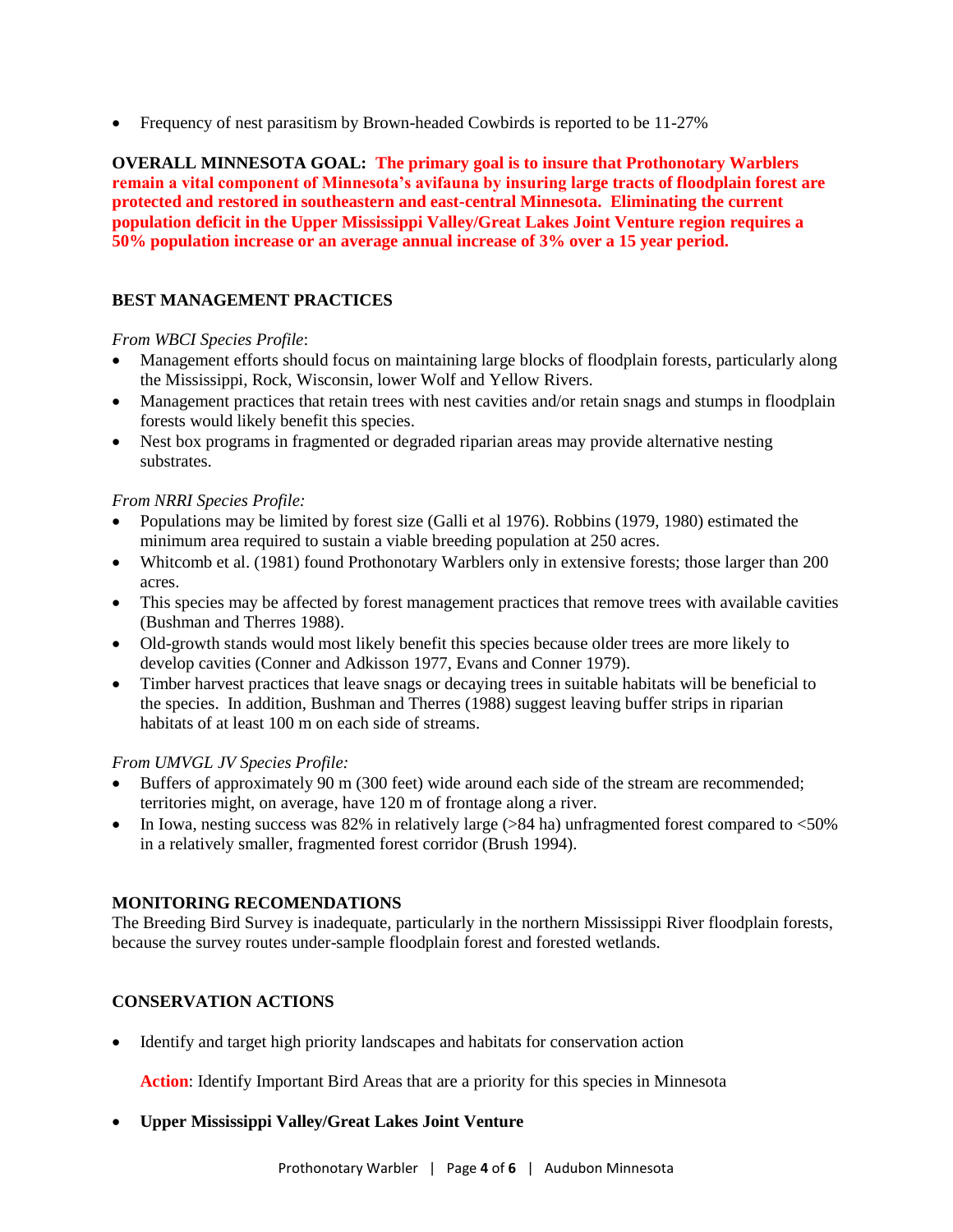**Action**: Protect and maintain existing habitat area and quality, and add (restore/enhance) floodplain forest interior habitat with the species current and historic breeding range. Connect and reduce fragmentation of current forested wetlands by creating large blocks (>100 ha). Obtaining permanent conservation easements through the Wetland Reserve Program (WRP) would be a mechanism for protecting floodplain forests with the appropriate hydrology.

Note: No specific acreage goals are provided for Minnesota since the species is not adequately monitored by the BBS in the state's floodplain forests.

#### **RESEARCH NEEDS**

*From BNA Species Profile:*

- Collect information based on natural cavity nests in habitat of different quality to provide understanding of the impacts of habitat degradation on breeding populations.
- Better understand the impacts of mangrove destruction on overwinter survival.
- Study habitat use during migration.
- More information is needed about the biology of immatures, dispersal from the natal site and breeding ecology in the first year.
- How the combination of nest-site limitation, habitat specificity, and long-distance migration influences lifetime reproductive success.

#### *From WBCI Species Profile:*

- Targeted surveys in appropriate habitats are needed to better underst6and the Prothonotary Warbler's population status.
- A better understanding of minimum area requirements and the health of floodplain forests would help future management efforts.
- Studies investigating success rates of natural cavity nests in habitats of different quality are warranted.
- On the wintering grounds, more information is needed on the impacts of mangrove forest loss.

#### *From UMVGL JV LBCP Species Profile*:

- Better information is needed to assess numbers, trends, and causes for population changes. Migration corridors and stopover locations need to be identified.
- Demographic information for populations, especially those using natural cavities and impacts of habitat loss on wintering grounds.

Effectiveness Measure: Eliminating the current population deficit requires a 50% population increase or an average annual increase of 3% over a 15 year period.